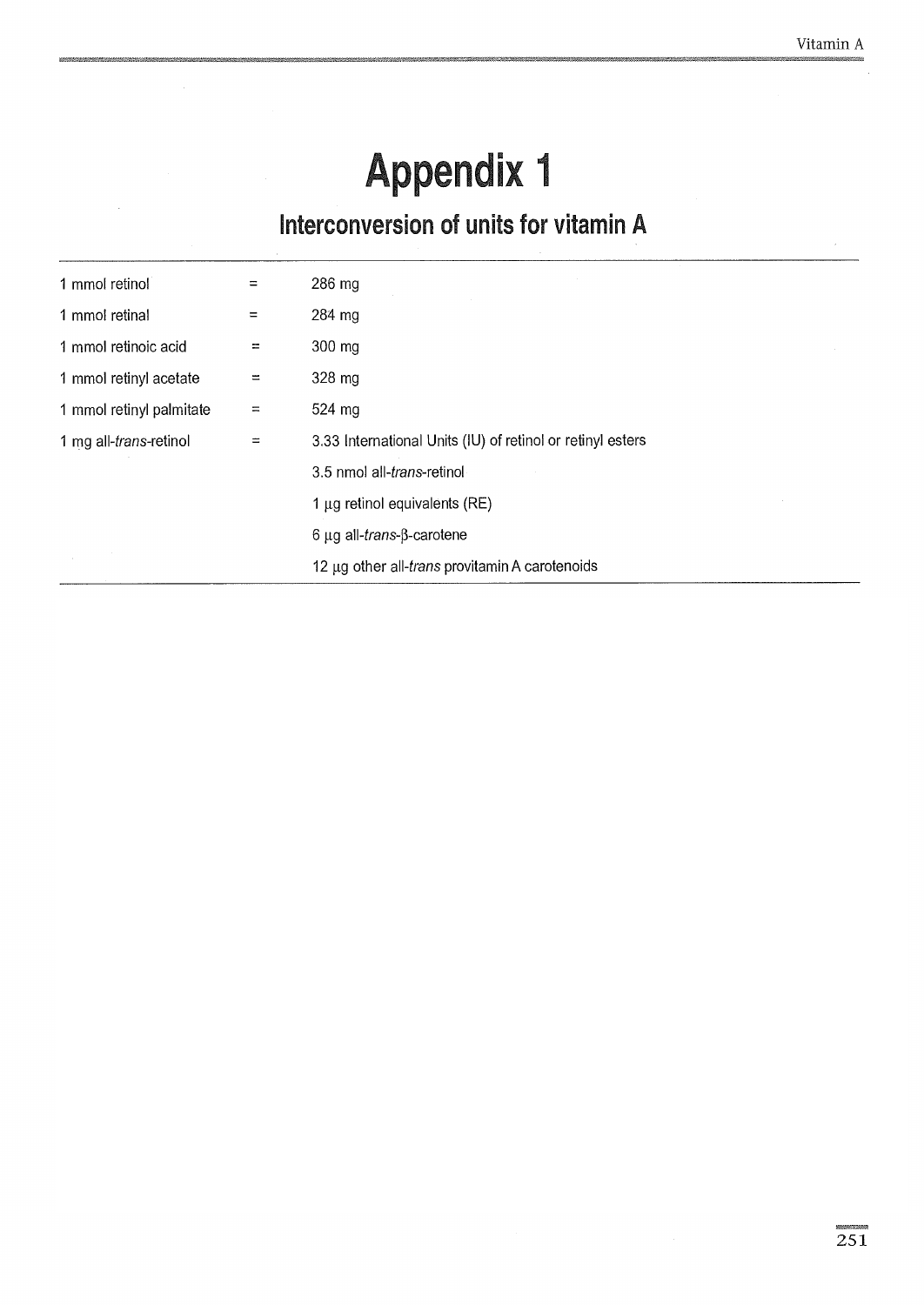## **Appendix 2**

## Three-letter test codes used in activity profiles

| Code            | <b>Definition</b>                                                       |  |  |  |
|-----------------|-------------------------------------------------------------------------|--|--|--|
| <b>BID</b>      | Binding (covalent) to DNA in vitro                                      |  |  |  |
| <b>BVD</b>      | Binding (covalent) to DNA, animal cells in vivo                         |  |  |  |
| <b>BVP</b>      | Binding (covalent) to RNA or protein, animal cells in vivo              |  |  |  |
| <b>CBA</b>      | Chromosomal aberrations, animal bone marrow cells in vivo               |  |  |  |
| CCC             | Chromosomal aberrations, spermatocytes treated and observed in vivo     |  |  |  |
| <b>CIC</b>      | Chromosomal aberrations, Chinese hamster cells in vitro                 |  |  |  |
| DIA             | DNA strand breaks, cross-links or related damage, animal cells in vitro |  |  |  |
| <b>DVA</b>      | DNA strand breaks, cross-links or related damage, animal cells in vivo  |  |  |  |
| GCO             | Gene mutation, Chinese hamster ovary cells in vitro                     |  |  |  |
| <b>GIH</b>      | Gene mutation, human cells in vitro                                     |  |  |  |
| G9H             | Gene mutation, Chinese hamster lung V-79 cells, HPRT locus              |  |  |  |
| <b>MVM</b>      | Micronucleus test, mice in vivo                                         |  |  |  |
| <b>MVR</b>      | Micronucleus test, rats in vivo                                         |  |  |  |
| <b>SAD</b>      | Salmonella typhimurium, differential toxicity                           |  |  |  |
| SA <sub>0</sub> | Salmonella typhimurium TA100, reverse mutation                          |  |  |  |
| SA <sub>2</sub> | Salmonella typhimurium TA102, reverse mutation                          |  |  |  |
| SA4             | Salmonella typhimurium TA104, reverse mutation                          |  |  |  |
| SA <sub>5</sub> | Salmonella typhimurium TA1535, reverse mutation                         |  |  |  |
| SA <sub>8</sub> | Salmonella typhimurium TA1538, reverse mutation                         |  |  |  |
| SA <sub>9</sub> | Salmonella typhimurium TA98, reverse mutation                           |  |  |  |
| <b>SCF</b>      | Saccharomyces cerevisiae, forward mutation                              |  |  |  |
| <b>SCR</b>      | Saccharomyces cerevisiae, reverse mutation                              |  |  |  |
| <b>SHL</b>      | Sister chromatid exchange, human lymphocytes in vitro                   |  |  |  |
| <b>SIC</b>      | Sister chromatid exchange, Chinese hamster cells in vitro               |  |  |  |
| <b>SVA</b>      | Sister chromatid exchange, animal cells in vivo                         |  |  |  |
| <b>TCM</b>      | Cell transformation, C3H 10T1/2 mouse cells                             |  |  |  |
| <b>UIA</b>      | Unscheduled DNA synthesis, other animal cells in vitro                  |  |  |  |
| <b>URP</b>      | Unscheduled DNA synthesis, rat primary hepatocytes                      |  |  |  |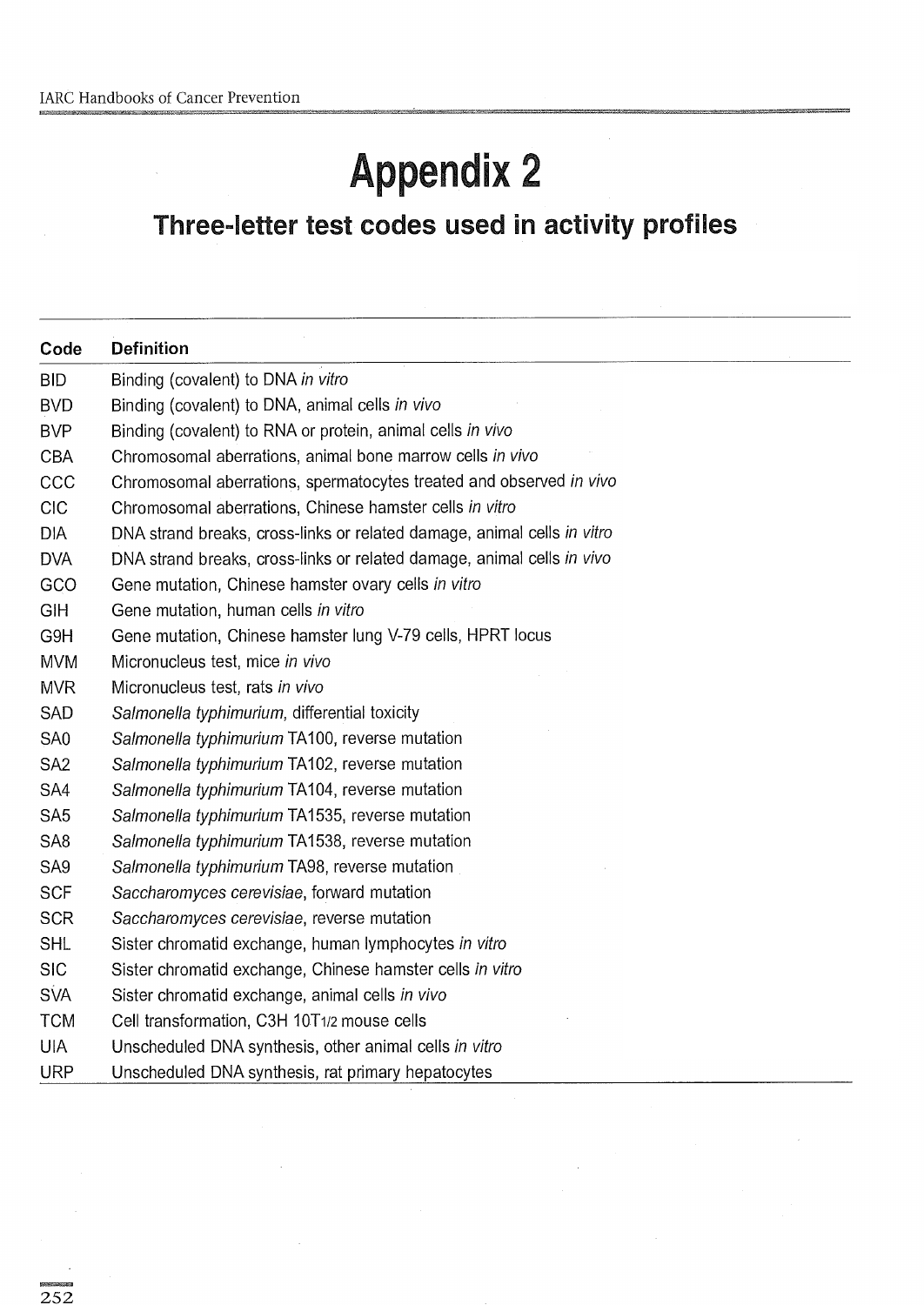## **Appendix 3**

### **illumiries Interprent of activity profiles of antimutagens**

To facilitate an analysis of data from the open literature on antimutagenicity in short-term tests, we have applied the concept of activity profiles already used successfully for mutagenicity data (Waters *et al.,* 1988, 1990) to antimutagenicity data. The activity profiles display an overview of multi-test and multichemical information as an aid to the interpretation of the data. They can be organized in two general ways: for mutagens that have been tested in combination with a given antimutagen or for antimutagens that have been tested in combination with a given mutagen (Waters *et al.,* 1990). The profile presented here is an example of mutagens that have been tested in combination with a single antimutagen and they are arranged alphabetically by the names of the mutagens tested. These plots permit rapid visualization of considerable data and experimental parameters, including the inhibition as well as the enhancement of mutagenic activity. A data listing, arranged in the same order as the profile, is also given to summarize the short-term test used, the doses of mutagens and antimutagens, the response induced by the antimutagens, and the relevant publications.

The antimutagenicity profile graphically shows the doses for both the mutagen and antimutagen and the test response (either inhibition or enhancement) induced by the antimutagen. The resultant profiles are actually two parallel sets of bar graphs (Figure 1). The upper graph displays the mutagen dose and the range of antimutagen doses tested. The lower graph shows either the maximum percent inhibition represented by a bar directed upwards from the origin or the maximum percent enhancement of the genotoxic response, represented by a bar directed downwards. A short bar drawn across the origin on the lower graph indicates that no significant (generally  $<$  20%) difference in the response was detected between the mutagen tested alone or the mutagen tested in combination with the

antimutagen. Codes used to represent the short-term tests in the data listings have been reported previously (Waters *et al.,* 1988), and the subset of tests represented in this paper are shown in the Appendix.

In assembling the database on antimutagens and presumptive anticarcinogens, the literature was surveyed for the availability of antimutagenicity data (Waters *et al.,* 1990), and publications were selected that presented original, quantitative data for any of the genotoxicity assays that are in the scope of the genetic activity profiles (Waters *et al.,* 1988).

The same short-term tests used to identify mutagens and potential carcinogens are being used to identify antimutagens and potential anticarcinogens. The tests are generally those for which standardized protocols have been developed and published. Many of these tests have been evaluated by the USEPA Gene-Tox Program (Waters, 1979; Green & Auletta, 1980; Waters & Auletta, 1981; Auletta *et al.,* 1991) or the National Toxicology Program (Tennant *et al.,* 1987; Ashby & Tennant, 1991) for their performance in detecting known carcinogens and noncarcinogens or known mutagens and nonmutagens (Upton *et al.,* 1984; Waters *et al.,* 1994).

It is not clear at the present time whether antimutagenicity observed in short-term tests is a reliable indicator of anticarcinogenicity since the available data are incomplete. Information on both antimutagenicity and anticarcinogenicity *in vivo* for a number of chemical classes is required before such a conclusion can be drawn. Clearly, antimutagenicity tests performed *in vitro will* not detect those compounds that act in a carcinogenicity bioassay *in*  vivo, for example, to alter the activity of one or more enzyme systems not present *in vitro.*  Rather, the in-vitro tests will detect only those compounds that inhibit the metabolism of the carcinogen directly, react directly with the mutagenic species to inactivate them or otherwise show an effect that is demonstrable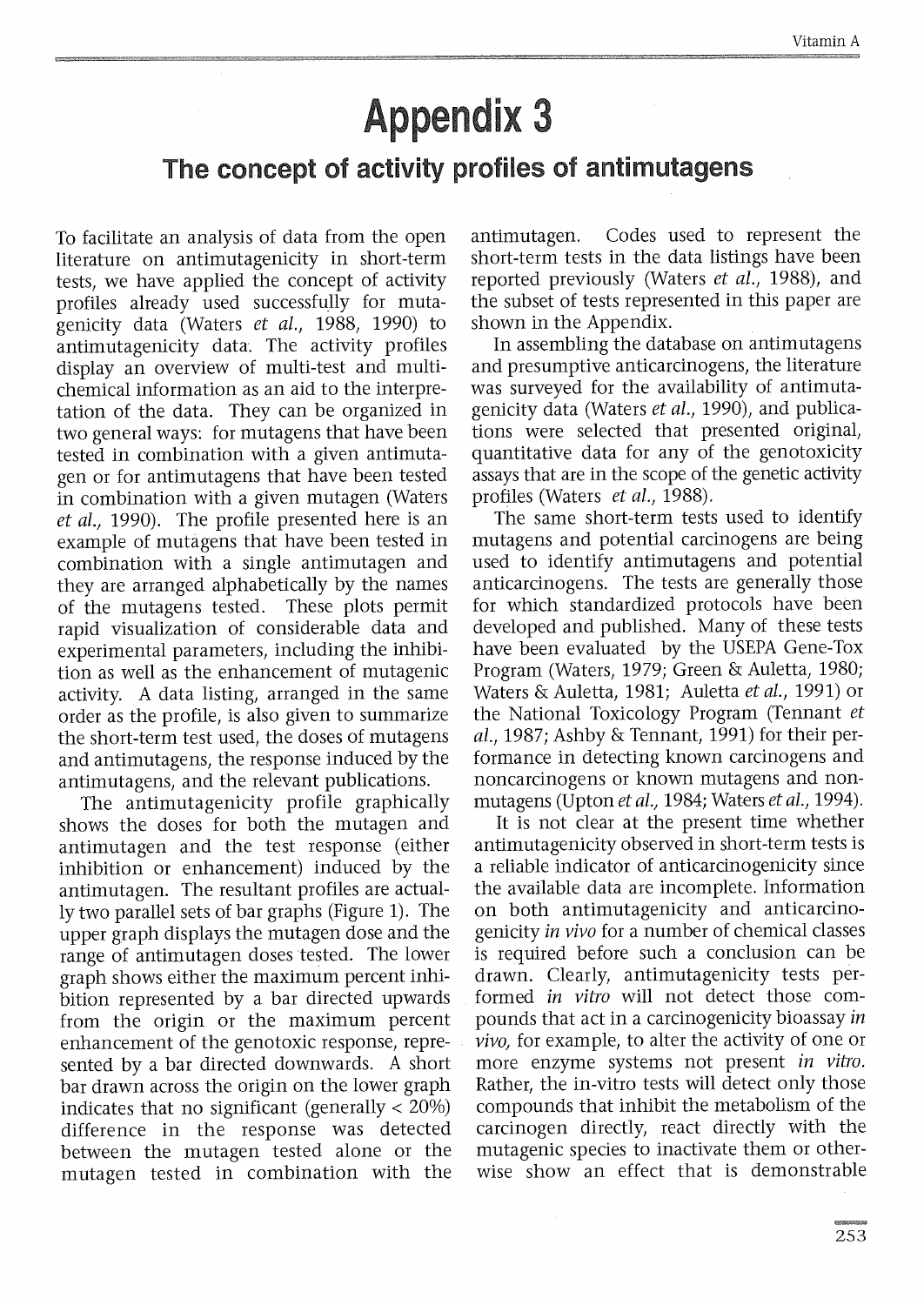*in vitro.* Thus, it is essential to confirm putative antimutagenic activity observed *in vitro* through the use of animal models. Indeed, the inter- pretation of antimutagenicity data from shortterm tests must be subjected to all of the considerations that apply in the interpretation of mutagenicity test results. Moreover, the experimental variable of the antimutagens used must be considered in addition to the variables of the mutagens and short-term tests used. Obvious examples of parameters that must be considered in evaluating results from short-term tests *in vitro* are: (1) the endpoint of the test, (2) the presence or absence of an exogenous metabolic system, (3) the inducer that may have been used in conjunction with the preparation of the metabolic system, (4) the concentration of S9 or other metabolic system used and whether that concentration has been optimized for the mutagen under test, (5) the relative time and order of presentation of the mutagen and the antimutagen to the test system, (6) the concentration ratio of the mutagen relative to the antimutagen, (7) the duration of the treatment period, and (8) the outcome of the test, i.e. inhibition or enhancement of mutagenicity. Similar considerations apply to the evaluation of in-vivo tests for antimutagenicity.

#### **References**

Ashby, J. & Tennant, R.W. (1991) Definitive relationships among chemical structure, carcinogenicity and mutagenicity for 301 chemicals tested by the US NTP. *Mutat. Res., 257,* 229-306

Auletta, A.E., Brown, M., Wassom, J.S. & Cimino, M.C. (1991) Current status of the Gene-Tox pro*gram. Environ. Health Perspectives, 96,* 33-36

Green, S. & Auletta, A. (1980) Editorial introduction to the reports of 'The Gene-Tox Program': An evaluation of bioassays in *Genetic Toxicology. Mutat. Res., 76,* 165-168

Tennant, R.W., Margolin, B.H., Shelby, M.D., Zeiger, E., Haseman, J.K., Spalding, J., Caspary, W., Resnick, M., Stasiewicz, S., Anderson, B. & Minor, R. (1987) Prediction of chemical carcinogenicity in rodents from in vitro genetic toxicity assays. *Science, 236,* 933-941

Upton, A.C., Clayson, D.B., Jansen, J.D., Rosenkranz, H.S. & Williams, G.M. (1984) Report of ICPEMC Task Group 5 on the differentiation between genotoxic and non-genotoxic carcino*gens. Mutat. Res., 133,* 1-49

Waters, M.D. (1979) Gene-Tox Program. In: Hsie, A.W., O'Neill, J.P. & McElheny, V.K., eds, *Mammalian Cell Mutagenesis: The Maturation of Test Systems* (Banbury Report 2), Cold Spring Harbor, NY, CSH Press, pp 451-466

Waters, M.D. & Auleta, A. (1981) The GENE-TOX program: Genetic activty evaluation. *J. chem. Inf Computer Sci., 21,* 35-38

Waters, M.D., Stack, H.F., Brady, A.L., Lohman, P.H.M., Haroun, L. & Vainio, H. (1988) Use of computerized data listings and activity profiles of genetic and related effects in the review of 195 compounds. *Mutat. Res., 205,* 295-312

Waters, M.D., Brady, A.L., Stack, H.E. & Brockman, H.E. (1990) Antimutagenicity profiles for some model compounds. *Mutat. Res., 238,* 57-85

Waters, M.D., Stack, H.E, Jackson, M.A., Bridges, B.A. & Adler, 1.-D. (1994) The performance of short-test tests in identifying potential germ cell mutagens: A qualitative and quantitative analysis. *Mutat. Res., 341,* 109-131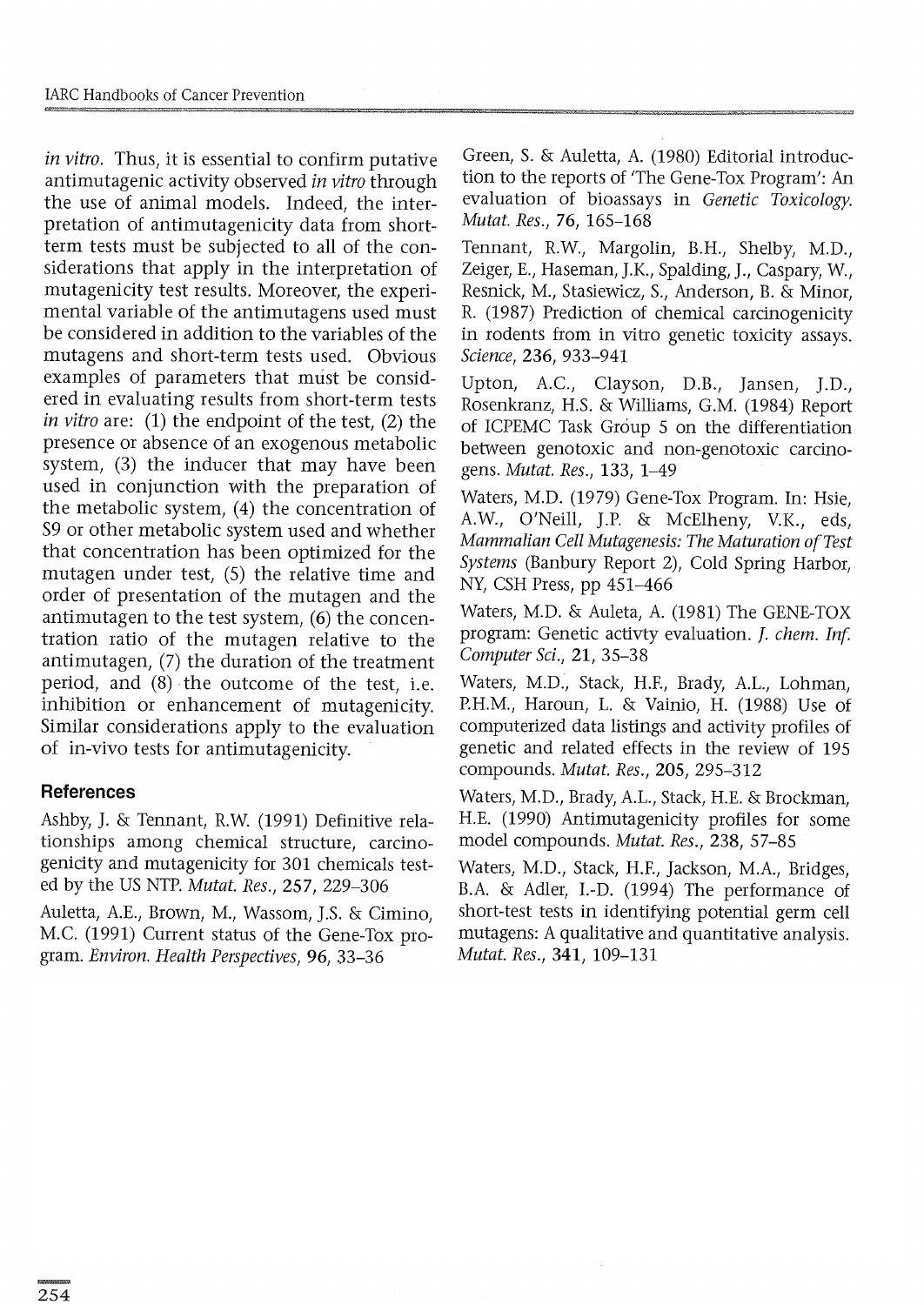**Figure 1.** Schematic diagram of an antimutagenicity profile. Profiles are organized to display either the antimutagenic activity of various antimutagens in combination with a single mutagen or the activity of a single antimutagen with various mutagens. The upper bar graph displays the mutagen concentration and the range of antimutagen concentrations tested. The lower graph shows either the maximum percent inhibition, represented by a bar directed upwards from the origin, or the maximum percent enhancement of the genotoxic response, represented by a bar directed downwards. As illustrated in the lower graph, a bar across the origin indicates that no significant (< 20%) effect was detected (designated as 'negative data' in the text). Test codes are defined in Appendix 2.

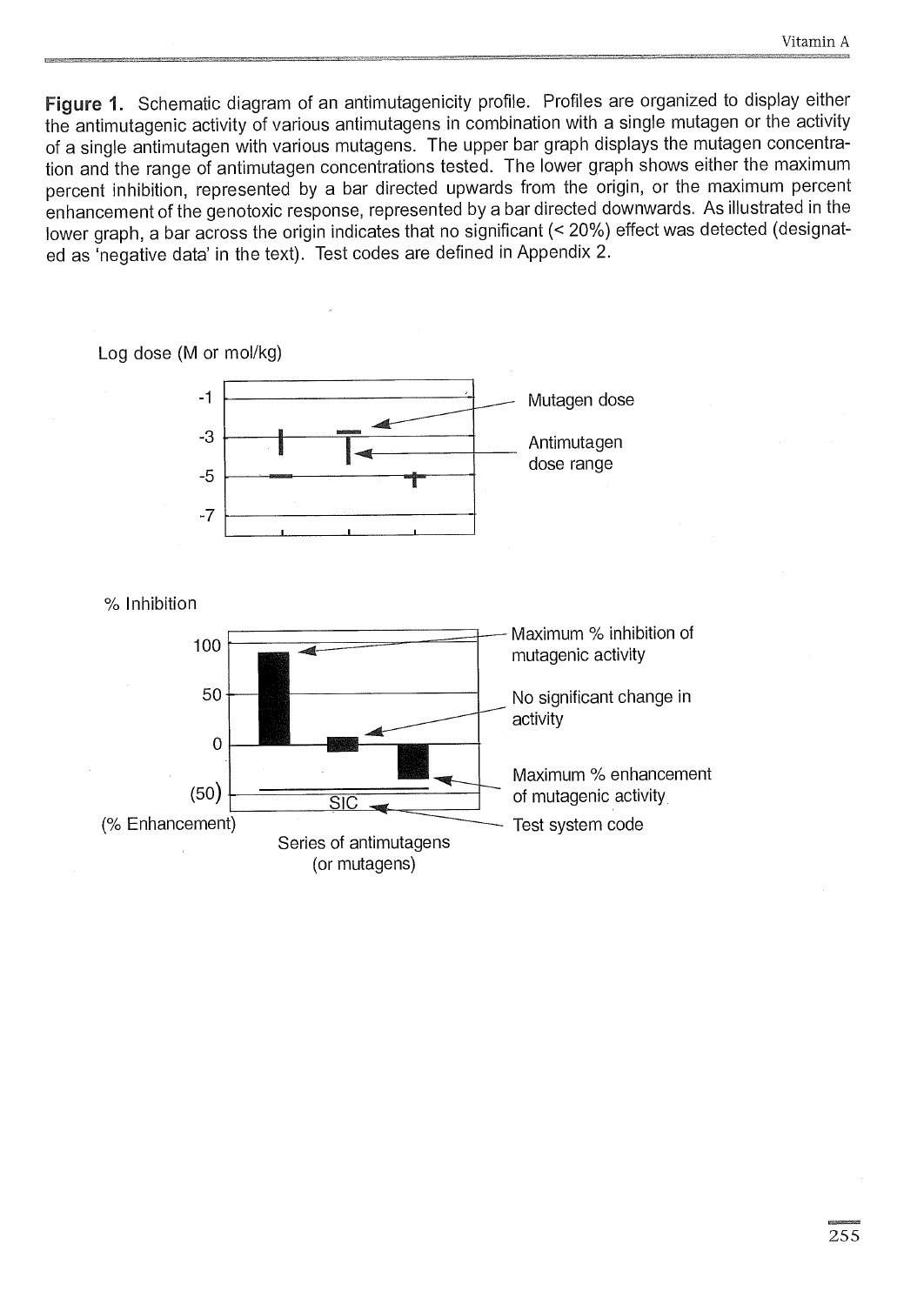# **Appendix 4**<br>Activity profiles for genetic and related effects

#### **Methods**

The x-axis of the activity profile (Waters *et al.,*  1987, 1988) represents the bioassays in phylogenetic sequence by end-point, and the values on the y-axis represent the logarithmically transformed lowest effective doses (LED) and highest ineffective doses (HID) tested. The term 'dose', as used in this report, does not take into consideration length of treatment or exposure and may therefore be considered synonymous with concentration. In practice, the concentrations used in all the in-vitro tests were converted to  $\mu$ g/mL, and those for in-vivo tests were expressed as mg/kg bw. Because dose units are plotted on a log scale, differences in the relative molecular masses of compounds do not, in most cases, greatly influence comparisons of their activity profiles. Conventions for dose conversions are given below.

Profile-line height (the magnitude of each bar) is a function of the LED or HID, which is associated with the characteristics of each bar) is a function of the LED or HID, which is<br>associated with the characteristics of each<br>individual test system — such as population<br>size sell system — such as population size, cell-cycle kinetics and metabolic competence. Thus, the detection limit of each test system is different, and, across a given activity profile, responses will vary substantially. No attempt is made to adjust or relate responses in one test system to those of another.

Line heights are derived as follows: for negative test results, the highest dose tested without appreciable toxicity is defined **as** the HID. If there was evidence of extreme toxicity, the next highest dose is used. A single dose tested with a negative result is considered to be equivalent to the HID. Similarly, for positive results, the LED is recorded. If the original data were analysed statistically by the author, the dose recorded is that at which the response was significant  $(p < 0.05)$ . If the available data were not analysed statistically, the dose required to

produce an effect is estimated as follows: when a dose-related positive response is observed with two or more doses, the lower of the doses is taken as the LED; a single dose resulting in a positive response is considered to be equivalent to the LED.

In order to accommodate both the wide range of doses encountered and positive and negative responses on a continuous scale, doses are transformed logarithmically, so that effective (LED) and ineffective (HID) doses are represented by positive and negative numbers, respectively. The response, or logarithmic dose unit (LDU<sub>ii</sub>), for a given test system *i* and chemical *j* is represented by the expressions

$$
LDU_{ij} = -log_{10} \text{ (dose), for HID values; } LDU \le 0
$$

and

 $LDU_{ii} = -log_{10}$  (dose  $\times$  10<sup>-5</sup>), for LED values;  $LDU^{\prime\prime}\geq 0.$ 

These simple relationships define a dose range of O to —5 logarithmic units for ineffective doses  $(1-100\ 000\ \mu\text{g/mL}$  or mg/kg bw) and 0 to +8 logarithmic units for effective doses (100 000-0.001 mg/mL or mg/kg bw). A scale illustrating the LDU values is shown in Figure 1. Negative responses at doses less than 1 mg/mL (mg/kg bw) are set equal to 1. Effectively, an LED value  $\geq 100 000$  or an HID value  $\leq 1$  produces an  $LDU = 0$ ; no quantitative information is gained from such extreme values. The dotted lines at the levels of log dose units 1 and —1 define a 'zone of uncertainty' in which positive results are reported at such high doses (between 10 000 and 100 000 mg/mL or mg/kg bw) or negative results are reported at such low doses (1 to 10 mg/ml or mg/kg bw) as to call into question the adequacy of the test.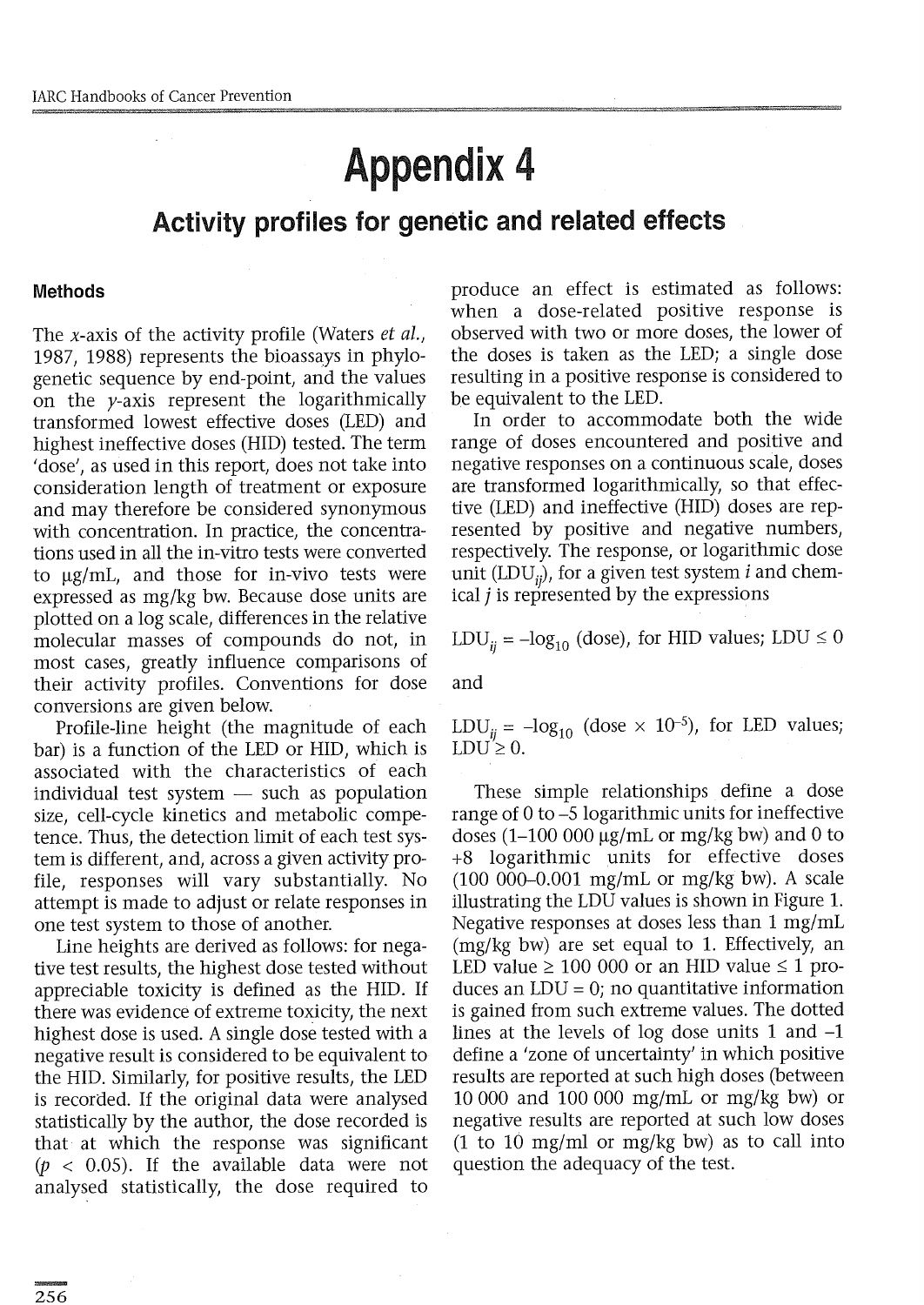| <b>Positive</b><br>units<br>$\mu g/mL$ or mg/kg bw) |         |      | Log dose |
|-----------------------------------------------------|---------|------|----------|
| 0.001                                               |         | 8    |          |
| 0.01                                                |         | 7    |          |
| 0.1                                                 |         | 6    |          |
| 1.0                                                 |         | 5    |          |
| 10                                                  |         | 4    |          |
| 100                                                 |         | 3    |          |
| 1000                                                |         | 2    |          |
| 10 000                                              |         | 1    |          |
| 100 000                                             | 1       | 0    |          |
|                                                     | 10      | -1   |          |
|                                                     | 100     | $-2$ |          |
|                                                     | 1000    | $-3$ |          |
|                                                     | 10 000  | -4   |          |
|                                                     | 100 000 | $-5$ |          |

#### **Figure 1. Scale of log dose units used on the y-axis of activity profiles**

#### **Negative**

(mg/mL or mg/kg bw)

In practice, an activity profile is computer generated. A data entry programme is used to store abstracted data from published reports. A sequential file (in ASCII) is created for each compound, and a record within that file consists of the name and Chemical Abstracts Service number of the compound, a three-letter code for the test system (see below), the qualitative test result (with and without an exogenous metabolic system), dose (LED or HID), citation number and additional source information. An abbreviated citation for each publication is stored in a segment of a record accessing both the test data file and the citation file. During processing of the data file, an average of the logarithmic values of the data sub-set is calçulated, and the length of the profile line represents this average value. All dose values are plotted for each profile line, regardless of whether results are positive or negative. Results obtained in the absence of an exogenous metabolic system are indicated by a bar  $(-)$ , and results obtained in the presence of an exogenous metabolic system are indicated by an upward-directed arrow  $(1)$ . When all results for a given assay are either positive or negative, the mean of the LDU values is plotted as a solid line; when conflicting data are reported for the same assay (i.e. both positive and negative results), the majority data are shown by a solid line and the minority data by a dashed line (drawn to the extreme conflicting response). In the few cases in which the numbers of positive and negative results are equal, the solid line is drawn in the positive direction and the maximal negative response is indicated with a dashed line. Profile lines are identified by threeletter code words representing the commonly used tests. Code words for most of the test systems in current use in genetic toxicology were defined for the US Environmental Protection Agency's GENE-TOX Program (Waters, 1979; Waters & Auletta, 1981). For *IARC Monographs*  Supplement 6, Volume 44 and subsequent volumes, as well as the present series, codes were redefined in a manner that should facilitate inclusion of additional tests. Naming conventions are described below.

Data listings are presented in the text and include end-point and test codes, a short test code definition, results, either with (M) or without (NM) an exogenous activation system, the associated LED or HID value and a short citation. Test codes are organized phylogenetically and by end-point from left to right across each activity profile and from top to bottom of the corresponding data listing. End-points are defined as follows: A, aneuploidy; C, chromosomal aberrations; D, DNA damage; F, assays of body fluids; G, gene mutation; H, host-mediated assays; I, inhibition of intercellular communication; M, micronuclei; P, sperm morphology; R, mitotic recombination or gene conversion; S, sister chromatid exchange; and T, cell transformation.

#### Dose conversions for activity profiles

Doses are converted to mg/mL for in-vitro tests and to mg/kg bw per day for in-vivo experiments.

#### **1.In-vitro test systems**

- (a) Weight/volume converts directly to mg/mL.
- (b) Molar (M) concentration  $\times$  molecular weight =  $mg/mL$  = 103 mg/mL; mM concentration  $\times$  molecular weight = mg/mL.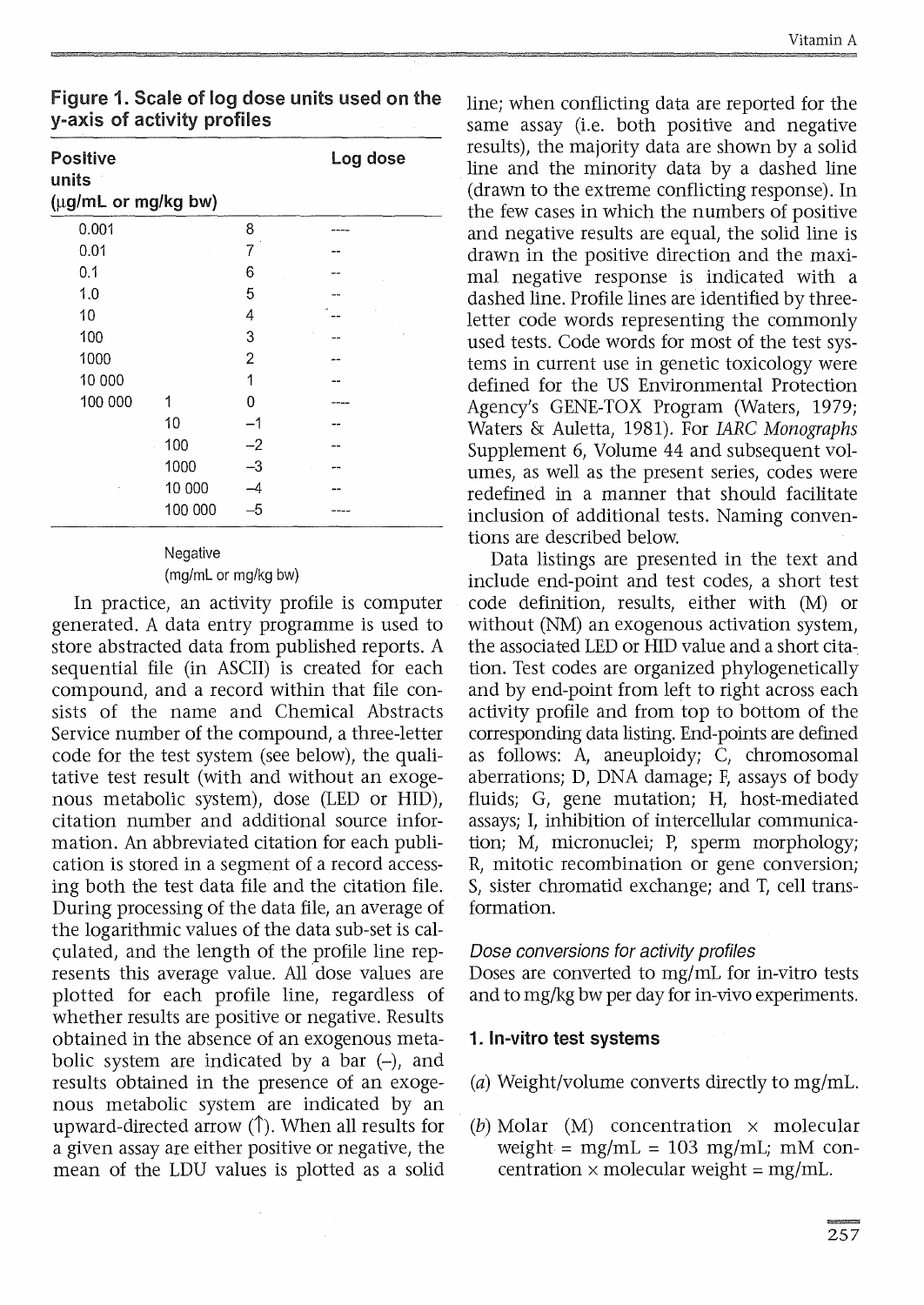- (c) Soluble solids expressed as % concentration are assumed to be in units of mass per volume (i.e.  $1\% = 0.01$  g/mL = 10 000  $\mu$ g/mL; also, 1 ppm = 1 mg/mL).
- (d) Liquids and gases expressed as % concentration are assumed to be given in units of volume per volume. Liquids are converted to weight per volume using the density (D) of the solution  $(D = g/mL)$ . Gases are con vetted from volume to mass using the ideal gas law,  $PV = nRT$ . For exposure at 20–37 °C at standard atmospheric pressure,  $1\%$  (v/v) = 0.4 mg/mL  $\times$  molecular weight of the gas. Also, 1 ppm  $(v/v) = 4 \times 10^5$  mg/mL  $\times$ molecular weight.
- (e) In microbial plate tests, it is usual for the doses to be reported as weight/plate, whereas concentrations are required to enter data on the activity profile chart. While remaining cognisant of the errors involved in the process, it is assumed that a 2-mL volume of top agar is delivered to each plate and that the test substance remains in solution within it; concentrations are derived from the reported weight/plate values by dividing by this arbitrary volume. For spot tests, a 1-mL volume is used in the calculation.
- (f) conversion of particulate concentrations given in mg/cm2is based on the area *(A)* of the dish and the volume of medium per dish; i.e. for a 100-mm dish:  $A = \pi R^2 = \pi \times$  $(5 \text{ cm})^2$  = 78.5 cm<sup>2</sup>. If the volume of medium is 10 mL, then 78.5 cm<sup>2</sup> = 10 mL and 1 cm<sup>2</sup> =  $0.13$  mL.

#### **2. In-vitro systems using in-vivo activation**

For the body fluid-urine (BF-) test, the concentration used is the dose (in mg/kg bw) of the compound administered to test animals or patients.

#### **3; In-vivo test systems**

*(a)* Doses are converted to mg/kg bw per day of exposure, assuming 100% absorption. Standard values are used for each sex and species of rodent, including body weight and average intake per day, as reported by Gold *et al.* (1984). For example, in a test using male mice fed 50 ppm of the agent in the diet, the standard food intake per day is 12% of body weight, and the conversion is  $dose = 50$  ppm  $\times$  12% = 6 mg/kg bw per day. Standard values used for humans are: weight—males, 70 kg; females, 55 kg; surface area,  $1.7 \text{ m}^2$ ; inhalation rate, 20 L/min for light work, 30 L/min for mild exercise.

*(b)* When reported, the dose at the target site is used. For example, doses given in studies of lymphocytes of humans exposed *in vivo* are the measured blood concentrations in mg/mL.

#### Codes for test systems

For specific nonmammalian test systems, the first two letters of the three-symbol code word define the test organism (e.g. SA- for *Salmonella 4'phimurium,* E- for *Escherichia coli).* If the species is not known, the convention used is -S-. The third symbol may be used to define the tester strain (e.g. SA8 for S. *typhimurium* TA1538, EW for *E. coli* WP2uvrA). When strain designation is not indicated, the third letter is used to define the specific genetic end-point under investigation (e.g. --D for differential toxicity, --F for forward mutation, --G for gene conversion or genetic crossing-over, --N for aneuploidy, --R for reverse mutation, --U for unscheduled DNA synthesis). The third letter may also be used to define the general endpoint under investigation when a more complete definition is not possible or relevant (e.g. - -M for mutation, --c for chromosomal aberration). For mammalian test systems, the first letter of the three-letter code word defines the genetic end-point under investigation: A-- for aneuploidy, B-- for binding, c-- for chromosomal aberration, D-- for DNA strand breaks, G- for gene mutation, I-- for inhibition of intercellular communication, M-- for micronucleus formation, R-- for DNA repair, S-- for sister chromatid exchange, T-- for cell transformation and U-- for unscheduled DNA synthesis.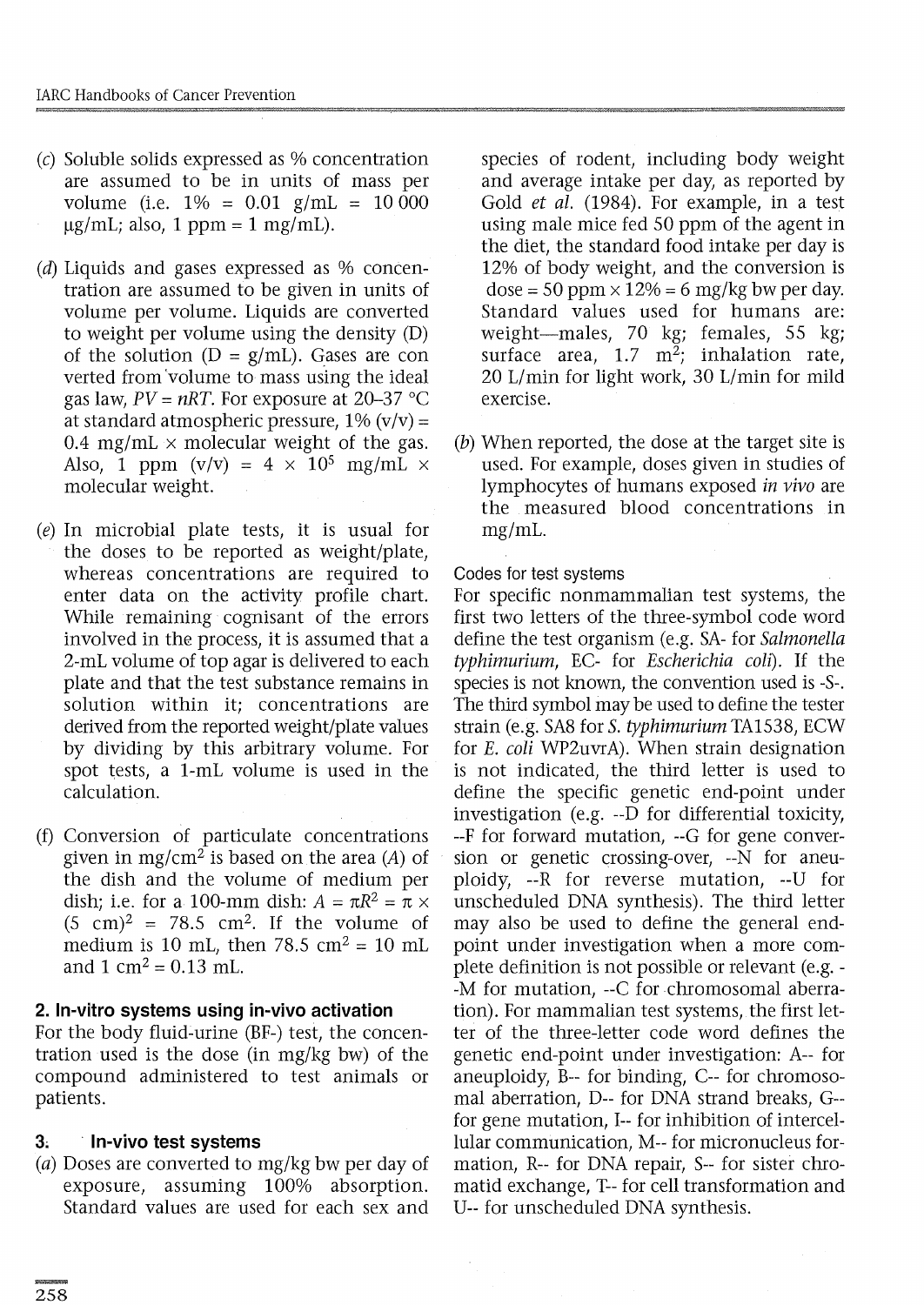For animal (i.e. non-human) test systems *in vitro,* when the cell type is not specified, the code letters -IA are used. For such assays *in vivo,*  when the animal species is not specified, the code letters -VA are used. Commonly used animal species are identified by the third letter (e.g. --C for Chinese hamster, --M for mouse, --R for rat, --S for Syrian hamster).

For test systems using human cells *in vitro,*  when the cell type is not specified, the code letters -1H are used. For assays on humans *in vivo,*  when the cell type is not specified, the code letters -VH are used. Otherwise, the second letter specifies the cell type under investigation (e.g. -BH for bone marrow, -LH for lymphocytes).

Some other specific coding conventions used for mammalian systems are as follows: BF- for body fluids, HM- for host-mediated, --L for leukocytes or lymphocytes *in vitro* (-AL, animals; - HL, humans), -L- for leukocytes *in vivo* (-LA, animals; -LH, humans),--T for transformed cells.

Note that these are examples of major conventions used to define the assay code words. The alphabetized listing of codes must be examined to confirm a specific code word. As might be expected from the limitation to three symbols, some codes do not fit the naming conventions precisely. In a few cases, test systems are defined by first-letter code words, for example: MST, mouse spot test; SLP, mouse specific locus mutation, postspermatogonia; SLO, mouse specific locus mutation, other stages; DLM, dominant lethal mutation in mice; DLR, dominant lethal mutation in rats; MHT, mouse heritable translocation.

The genetic activity profiles and listings were prepared in collaboration with Environmental Health Research and Testing Inc. (EHRT) under contract to the United States Environmental Protection Agency; EHRT also determined the doses used. The references cited in each genetic activity profile listing can be found in the list of references in the appropriate volume.

#### **References**

Garrett, N.E., Stack, H.F., Gross, M.R. & Waters, M.D. (1984) An analysis of the spectra of genetic activity produced by known or suspected human carcinogens. *Mutat. Res., 134,* 89-111

Gold, L.S., Sawyer, C.B., Magaw, R., Backman, G.M., de Veciana, M., Levinson, R., Hooper, N.K., Havender, W.R., Bernstein, L., Peto, R., Pike, M.C. & Ames, B.N. (1984) A carcinogenic potency database of the standardized results of animal bioas*says. Environ. Health Perspect., 58,* 9-319

Waters, M.D. (1979) *The GENE-TOX program.* In: Hsie, A.W., O'Neill, J.P. & McElheny, V.K., eds, Mammalian Cell Mutagenesis: *The Maturation of Test Systems* (Banbury Report 2), Cold Spring Harbor, NY, CSH Press, pp. 449-467

Waters, M.D. & Auletta, A. (1981) The GENE-TOX program: genetic activity evaluation. *J. chem. Inf. comput. Sci.,* 21, 35-38

Waters, M.D., Stack, H.F., Brady, A.L., Lohman, P.H.M., Haroun, L. & Vainio, H. (1987) Appendix 1: Activity profiles for genetic and related tests. In: *IARC Monographs on the Evaluation of the Carcinogenic Risk of Chemicals to Humans, Suppl.* 6, *Genetic and Related Effects: An Updating of Selected*  IARC Monographs *from Volumes 1 to 42,* Lyon, IARC, pp. 687-696

Waters, M.D., Stack, H.F., Brady, A.L., Lohman, P.H.M., Haroun, L. & Vainio, H. (1988) Use of computerized data listings and activity profiles of genetic and related effects in the review of 195 *compounds. Mutat. Res., 205,* 295-312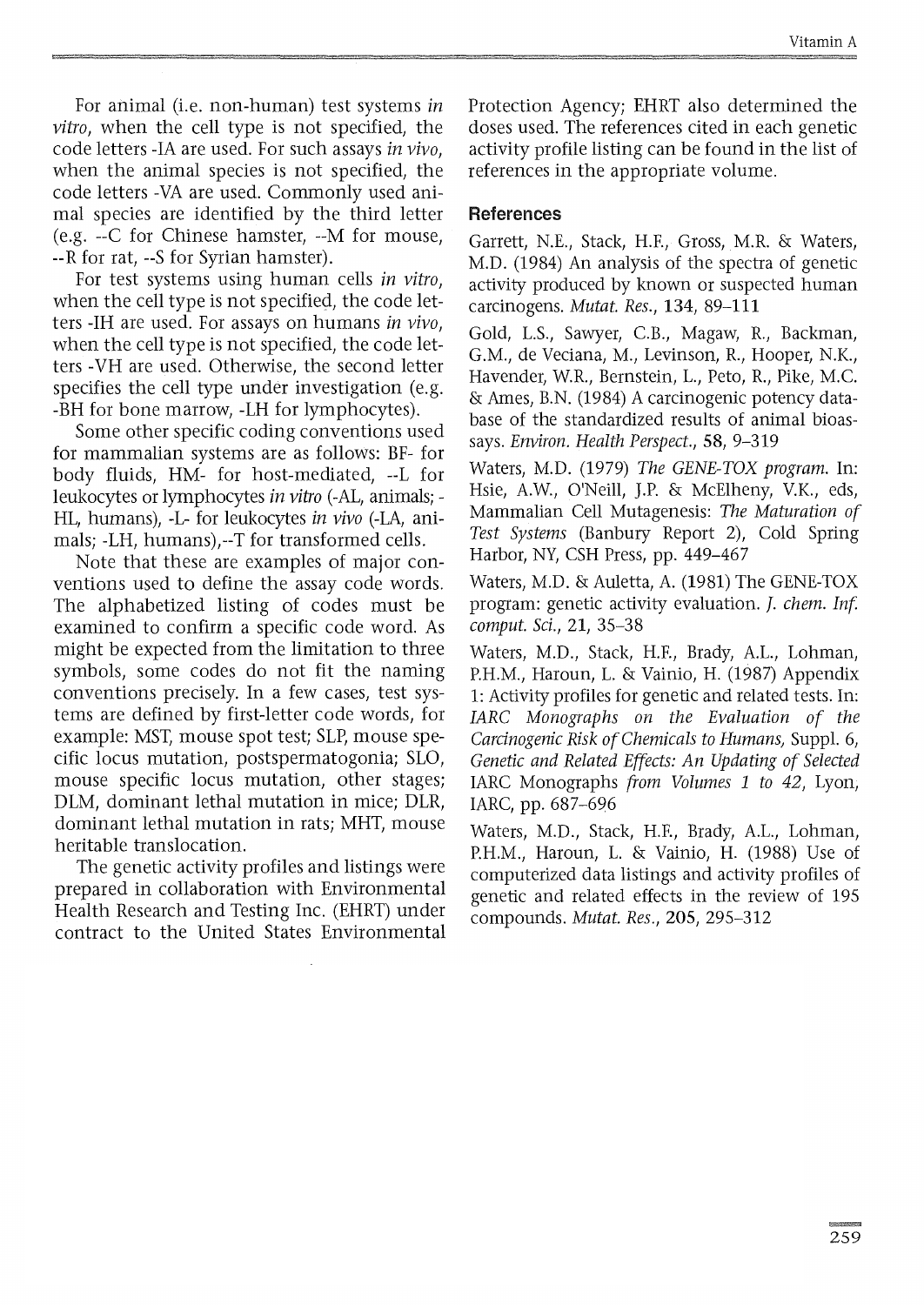